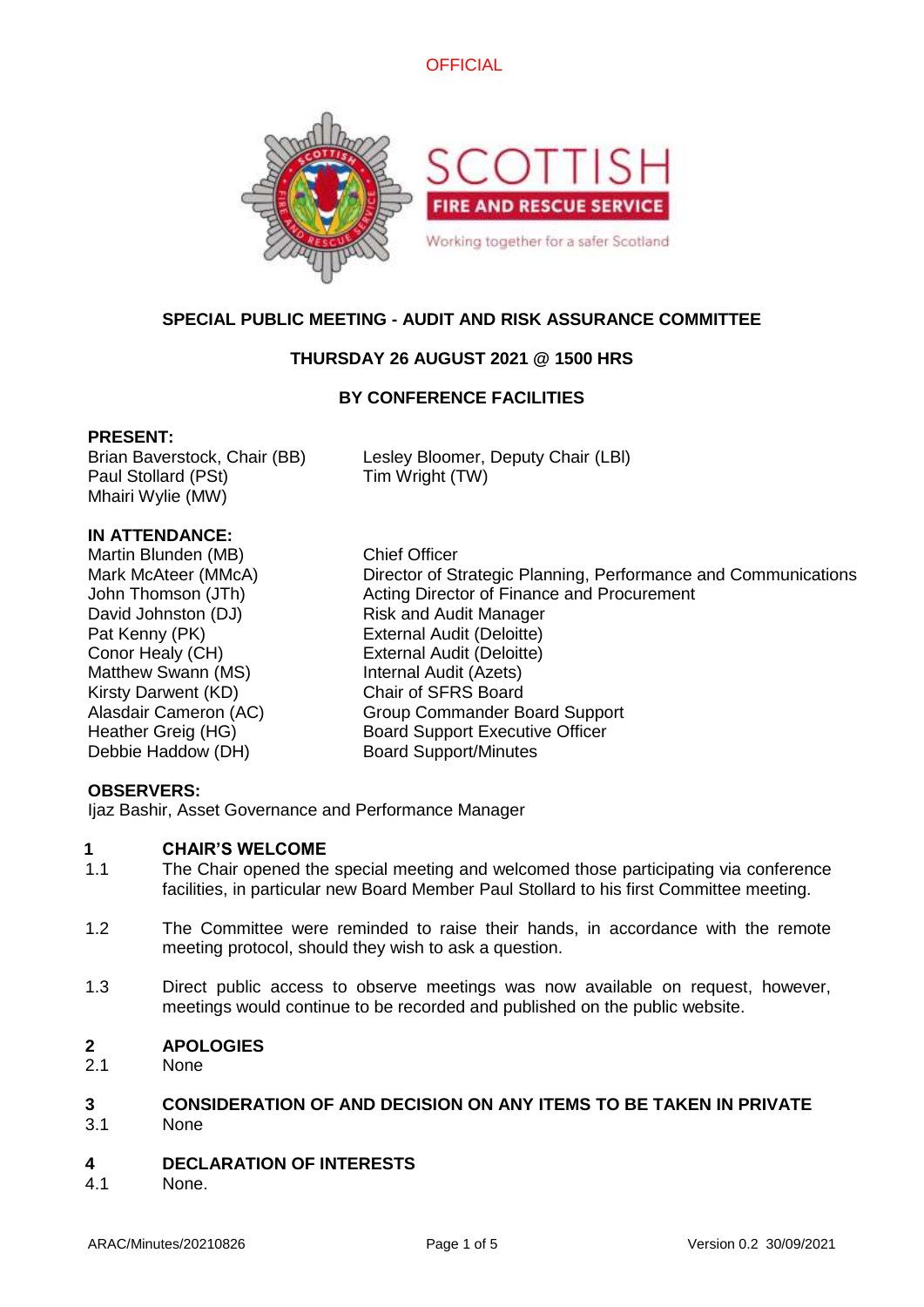### **OFFICIAL**

### **5 AUDIT DIMENSIONS AND BEST VALUE FOR THE YEAR ENDED 31 MARCH 2021**

- 5.1 PK presented the report to the Committee for scrutiny and noted that this wider scope review was a key part of the dual responsibility of the Public Sector Audit Model in Scotland. The wider scope report covers financial management, financial sustainability, value for money, governance and transparency and concludes in a best value assessment. The report highlights several positive elements and also identifies areas of improvement.
- 5.2 CH informed the Committee of the key conclusions made from each element of the audit dimensions.
	- Financial management:
		- Generally effective, however there were areas for improvement identified in how savings targets were set and plans to achieve savings, whether savings were being achieved and how they aligned with the requirements identified in the Medium Term Financial Model (MTFM) and Long Term Financial Strategy (LTFS) to enable management to understand what short-term decisions and actions were improving the long term financial position facing the service.
		- In terms of the budget, performance was generally effective, however, improvements were identified, such as setting out as part of the budget document the key assumptions, risks, progress against outcomes and links to longer term strategic document.
		- CH noted that Recommendation 1.7 (Financial Capacity), was not accepted by Management as this was considered an operational matter.
	- Financial Sustainability:
		- At this stage, there was insufficient evidence to conclude whether the Service could achieve short-term financial balance in 2021/22.
		- Budget reporting style has continually altered since 2017/18 and resulted in an cumulative reduction of information being provided on savings and cost pressures which underpin the budget strategy.
		- Capital Programme could be enhanced to clarify how it links into the Asset Management Strategy and Long-Term Strategy thus ensuring awareness of potential impact on the resource budget and decision making processes.
		- Strong evidence of accurate capital budgeting, however the high-level reporting style to the Board does not provide assurance on individual projects being delivered within budget or timescales.
		- Long Term Financial Strategy should be linked to ongoing decision-making processes and reported against and have clear links to the MTFM, Capital Programme, Strategic Resourcing Plan and Budget.
	- Governance and Transparency:
		- Effective leadership, governance and scrutiny.
		- Comprehensive suite of strategy, governance documents, however, linkage between the documents could be enhanced to help identify any impact on short term decision making/long term options.
		- Overall open and transparent organisation, however, earlier measures could have been taken to allow direct public access to Board meetings during Covid-19.
	- Value for Money:
		- Recognition of the significant impact of Covid-19 on the organisation.
		- Clear and robust Performance Management Framework which was aligned to the National Performance Framework.
		- Increased benchmarking, as a national organisation, would enhance performance information.
		- Standardised performance reporting ie, trend analysis, narrative would help the presentation and production of this data.
		- The organisation has a considered and embedded approach towards equalities.
		- Sufficient arrangements to secure best value and continuous improvement, however improvements could be made to interim processes.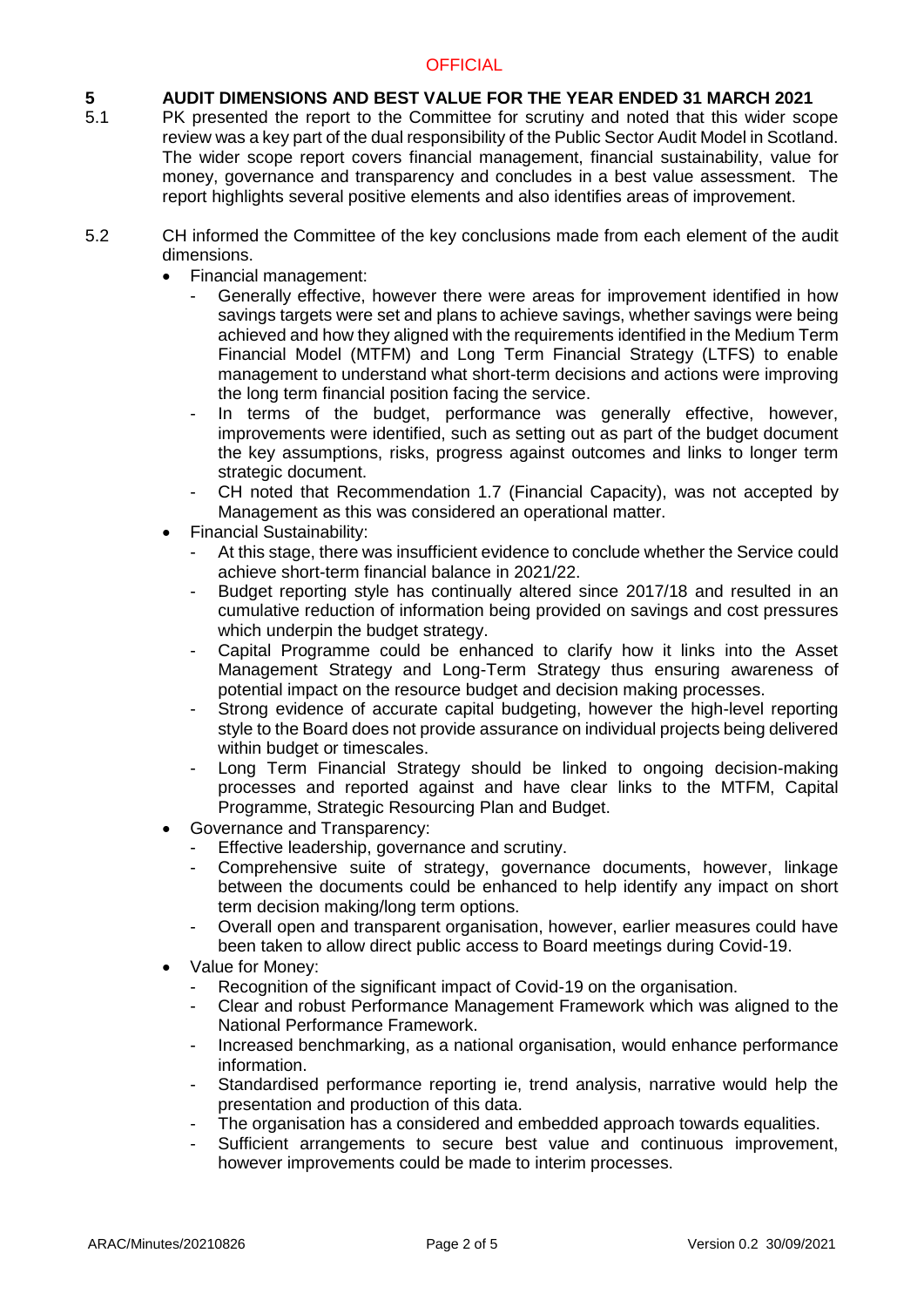- 5.3 The Committee requested and were provided with clarity on Recommendation 3.1 (Governance and Scrutiny Arrangements) which related to reliance on external bodies to identify areas of improvement.
- 5.4 As the Accountable Officer, MB noted the report which contained 28 recommendations, only one of which was not accepted. MB voiced his disappointment at the apparent difference in approach adopted for this audit, the judgemental tone/language used throughout the report and the time committed by management and the auditors during this process.
- 5.5 The Committee made the following general comments:
	- In regard to the statement "*There is no reporting against the Training Strategy etc.., Recommendation 2.10)"*, the Committee commented on pejorative nature of the opinion being expressed, and requested clarification whether it would remain in the final report. CH noted the comment and agreed to review the phraseology, and amend as appropriate, prior to submission to Audit Scotland.
	- General acceptance with the areas for improvement and recommendations.
	- At times the tone and phraseology within the report was considered unnecessarily judgemental and inappropriate. Narrative within the report appears to be misaligned with the recommendations themselves.
	- The report would have benefited by clearer references to examples of best practice.
	- Clarity sought regarding the management's response and/or actions directly addressing the recommendations.
	- The impact of Covid on the organisation before/during the audit and how the audit was undertaken on this occasion.
- 5.6 In response, PK confirmed his willingness to consider the tone and language within the draft report and amend, without diluting the message, as appropriate. PK reiterated his opinion that the report was not overtly critical and confirmed that the intention was always for this area be reviewed towards the end of their appointment. PK reminded the Committee of the role of an independent auditor was to undertake audits and provide an opinion based on their findings.
- 5.7 JT thanked Deloitte for the report and their willingness to accept earlier feedback and revisions to the document. JT acknowledged Deloitte's independence and confirmed acceptance, with one exception (Recommendation 1.7), of all the recommendations. JT reiterated early comments regarding the narrative and noted that a greater level of engagement during the audit would have been beneficial. PK acknowledged that Covid had impacted the normal level of engagement between the audit team and SFRS staff.
- 5.8 Within the Management Responses, JT noted that the Service had attempted to provide an update on the current position as well as identifying how the actions would be progressed.
- 5.9 Recommendation 1.1 (Financial Reporting): JT noted that the current scrutiny processes were adequate, however, accepted the recommendation and that transparency of this process could be improved.
- 5.10 Recommendation 1.2 (Financial Reporting): JT confirmed that the budget would link to the Strategic Plan.
- 5.11 Recommendation 1.4 (Savings Plans): JT provided clarity on how efficiencies would be links into the MTFM and LTFS.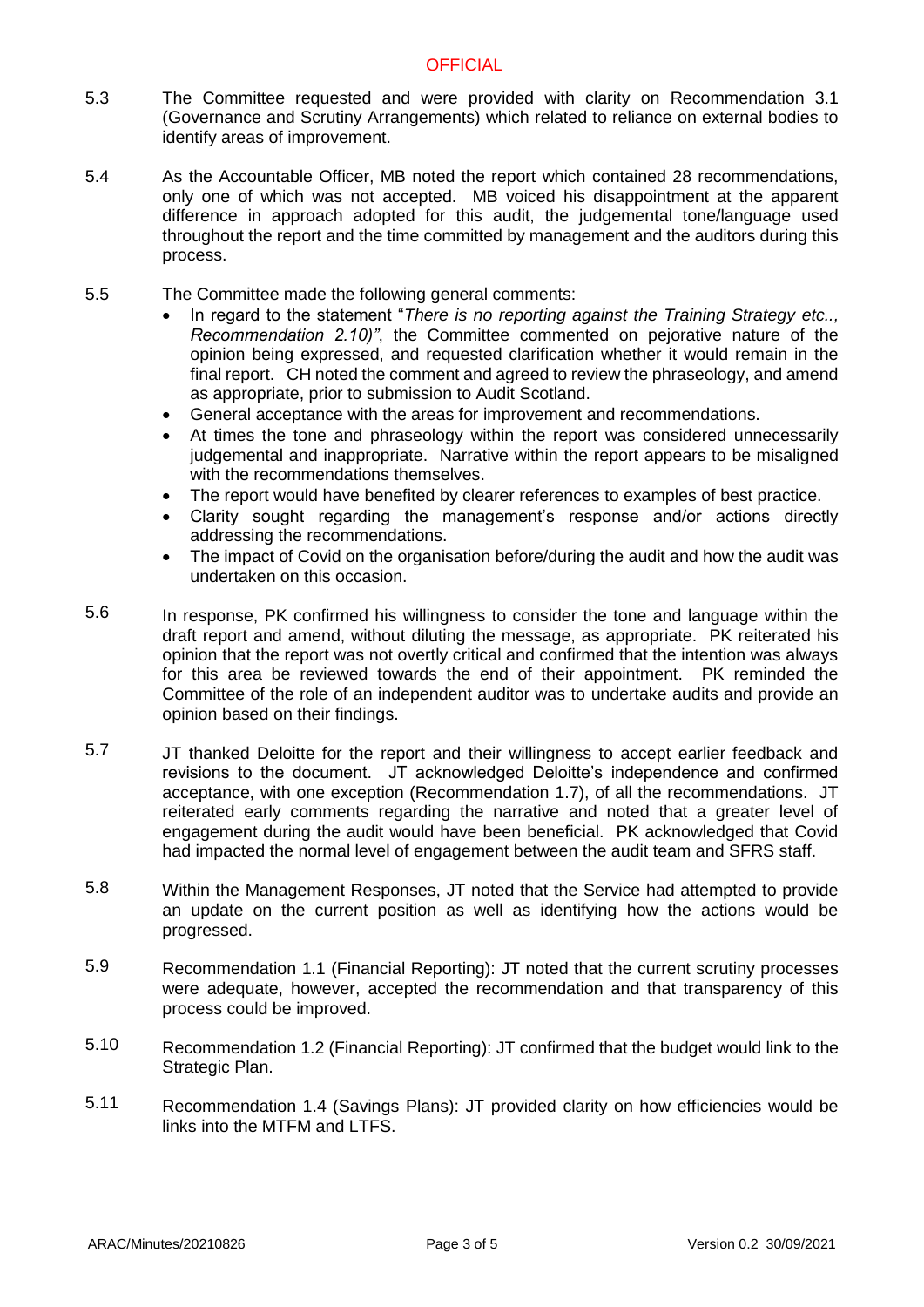### **OFFICIAL**

- 5.12 Recommendation 1.6 (Savings Plans): JT noted that all efficiency savings would be tracked and presented to the Board to ensure full visibility. As per the recommendation, the Service would look to apply a RAG status rating.
- 5.13 Recommendation 1.8 (Financial Capacity): JT noted that the response allows flexibility to review the capacity/skills levels should this be necessary.
- 5.14 Recommendation 1.9 (Internal Audit): Accepted, however, it was noted that this was a known issue and was already being progressed. MS commented on the inaccuracy of the factual statement attributed to Azets (Internal Audit) within the report. CH to revise narrative as appropriate.
- 5.15 Recommendation 2.1 (Capital Planning & Asset Management): CH to revise narrative as appropriate. Consideration for management response to be revised to provide further clarity.
- 5.16 Recommendation 2.2 (Capital Planning & Asset Management): Consideration for management response to be revised to provide further clarity.
- 5.17 Recommendation 2.5 (Medium-to-Long Term Financial Planning): Consideration for management response to be revised to provide further clarity.
- 5.18 Recommendation 2.7 (Budget Setting): JT confirmed that the reporting style would be adjusted to improve transparency.
- 5.19 Recommendation 2.10 (Workforce Planning): CH confirmed that there was no specific issue with the management response.
- 5.20 Recommendation 3.1 (Governance and Scrutiny Arrangements): MMcA to review the management response to provide further clarity.
- 5.21 Recommendation 3.2 (Openness and Transparency): CH to review recommendation and MMcA to review the management response to provide further clarity.
- 5.22 Recommendation 4.1 (Performance Management Framework): MMcA confirmed that benchmarking was being progressed and would review the management response to provide further clarity.
- 5.23 Recommendation 4.2 (Performance Management Framework): Consideration for management response to be revised to provide further clarity.
- 5.24 Recommendation 4.3 (Performance Data): Accepted, standardised reporting would be developed.
- 5.25 JT informed the Committee that the revised target date for 2021/22 was reflective of the impact of Covid and the programme of reset, recovery and renew.
- 5.26 In summary, the Committee welcomed the opportunity to scrutinise and constructively discuss the report. The Committee noted the acceptance of 27 recommendations and that one recommendation which was not accepted. Given the high level of recommendations accepted by the Executive it is disappointing that there is such disagreement with large parts of the narrative in the body of the report.
- 5.27 The Committee agreed to provide further reflections on the report to PK in light of today's discussion

### **ACTION: BB**